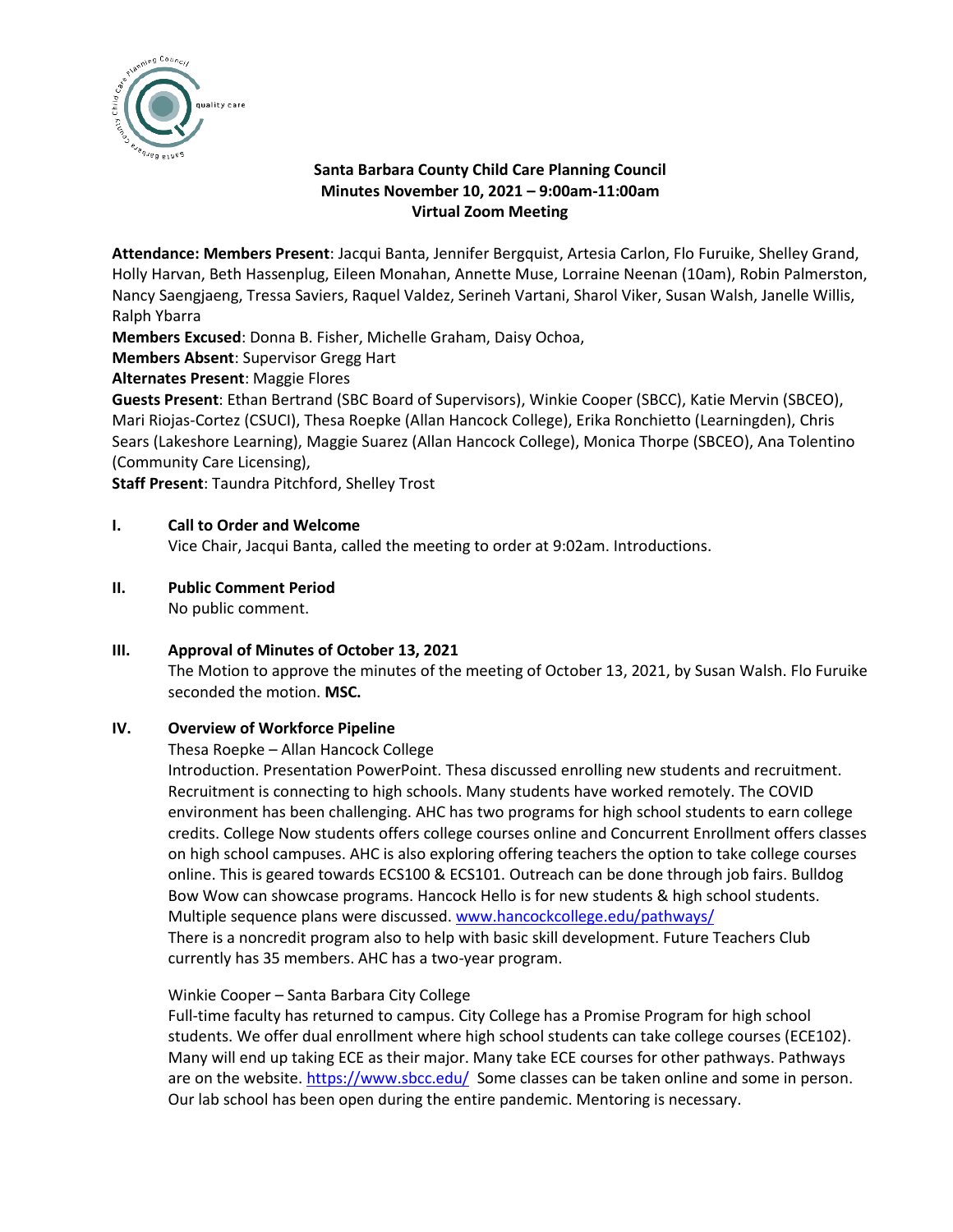

### Katie Mervin – Cuesta College/SBCEO Quality Counts Manager

Katie discussed supporting the workforce with an emphasis on finding the balance of support. The CA Apprenticeship Program was discussed, and we are looking forward to bringing it into Santa Barbara County. They have been working with high schools in San Luis County and looking forward to working in Santa Barbara County. Cuesta College is similar in the pathways it offers. All community college classes are available to all students. We have many resources at our fingertips, and we can connect resources with students. CCC-ECE Community College is for Early Care Educators [https://cccece.net.](https://cccece.net/) This is a group of early childhood educators that have seats at a lot of different tables to make things happen. Search California Community College course - for those hard-to-find classes: [https://cvc.edu](https://cvc.edu/)

### Monica Thorpe – Workforce Pathways Professional Growth Advisor

Monica discussed the coaches hands-on work with teaching staff and sites. Helping others complete their Workforce Pathways applications, working as a Professional Growth Advisor, and helping others become PGAs was an emphasis in October. The Professional Growth Plan is mandatory to apply for Workforce Pathways stipend and part of the application packet. We meet people where they are at. Discussing a person's goals is new to many applicants. We help people walk through setting up a profile on Workforce Registry, register for training classes, show them how Zoom links work and more. We also teach them about CECO. I believe it is important to know how to be connected and to share that with our work force. SBCEO credentialing contacts are: Wendy Garcia [wgarcia@sbceo.org](mailto:wgarcia@sbceo.org) and Tom Heiduk [theiduk@sbceo.org.](mailto:theiduk@sbceo.org)

### Mari Riojas-Cortez – Cal State University Channel Islands

CSUCI is seeking NAEYC accreditation for the program. There are new faculty on board. We want to link people to Cal State University Channel Islands. New Provost allows us to share what the university offers with the community. We are hoping to add an online modality to our courses. We are looking into online changes. We also have in person classes to create a balanced approach in ECE. We can offer the classes in Santa Barbara if there is an interest. Roadmap was shared. We would like a balance of online courses with face-to-face courses. Applicants need to apply now for the BA program for next fall 2022. Applicants apply directly with CSUCI. CCPC will send out an eblast and help gather names for this program.

### **V. Brown Act Review – Virtual Requirements**

The Brown Act is put into place for organizations, agencies, and government groups for the purpose of the public being able to attend to input comment. AB361 was passed in October which amends the code and allows us to continue to meet remotely. The conditions are:

- 1. Is there still a proclaimed state of emergency?
- 2. Do state officials recommend health safety in social distancing?

This body can continue to meet remotely. We will have to hold a special meeting every 30 days or less and determine if we want to stay remote or meet in-person. Meeting addresses must be publicly posted if we meet in person. With our current meeting being November  $10^{th}$ , we will have to meet by December 10<sup>th</sup> to vote even though there is no December meeting. We will have to meet in January for the January 12 meeting. This will be a 15-minute Zoom call to take role and vote. Discussion to remain virtual. If we decide to go face-to-face at Cachuma then we do what we did pre-COVID. Post the address on the website. If we remain remote, then a vote is brought to this body and that it is publicly posted.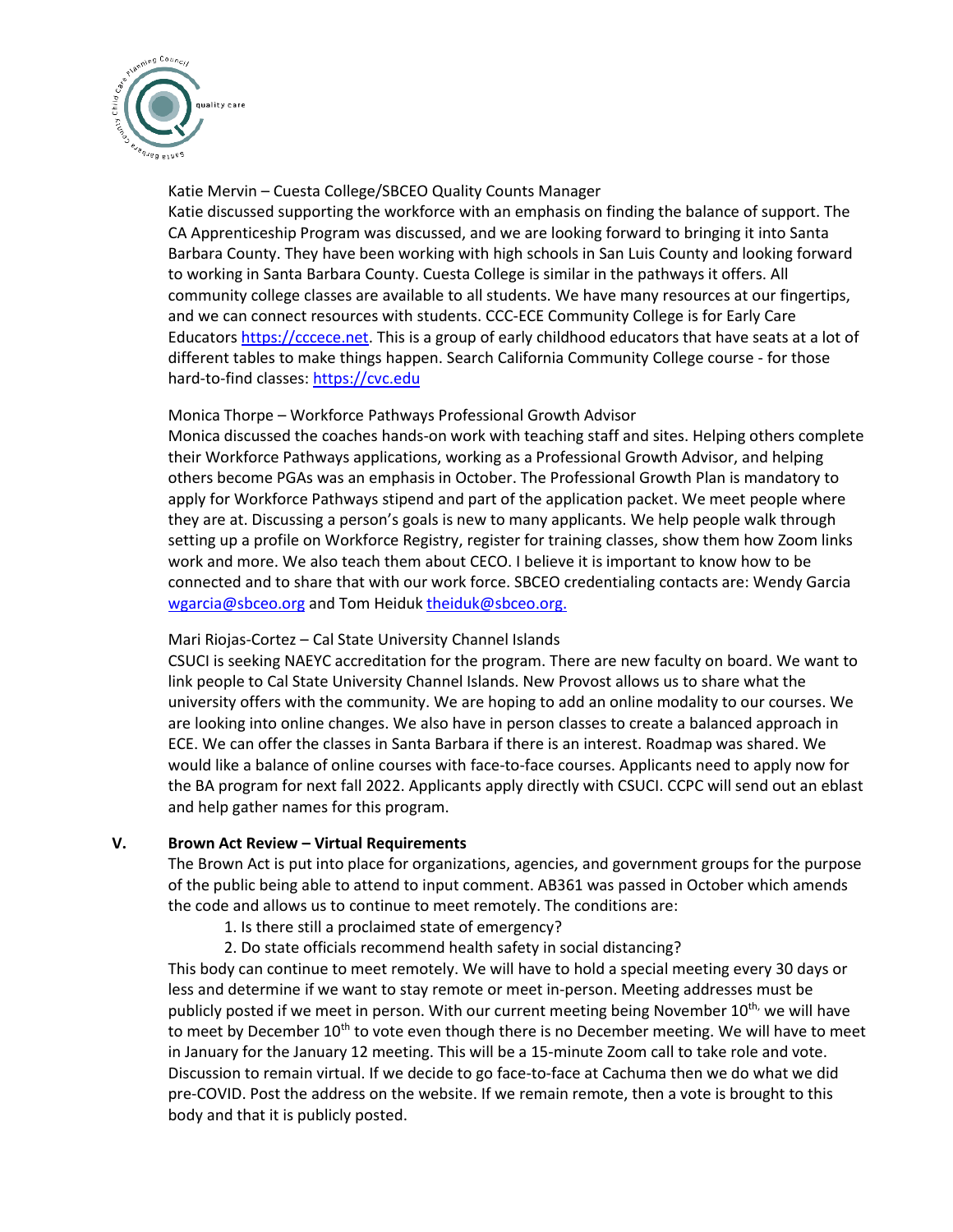

With no meeting in December we will vote now for January and then meet again in December.

# **Motion to meet again on December 9th at 8:45am to decide whether the January 12th meeting should remain virtual.**

A motion to approve meeting again before January  $12<sup>th</sup>$  (within the 30-day window) to vote on the January 12<sup>th</sup> meeting remaining viritual or in person was moved by Lorraine Neenan. Janelle Willis seconded the motion. **MSC.**

# **VI. Child Care Planning Council Grant Updates**

- a. Local Planning Council Grant Steady spending this year. Without the extra costs for room rental or data fees we will need to reallocate funds on what we would like to see in the coming days. Share your ideas with us.
- b. Santa Barbara Foundation's ECE Leadership Grant Implementation of this grant is paused until the next WALDO meeting.
- c. Workforce Pathways Grant

We are busy processing stage one of the stipend applications. Coaches were busy working as Professional Growth Advisors helping applicants create goals. The Workforce Pathways grant is helping with staff alignment.

Supplemental First 5 Dual Language Learner Grant

- Dr. Carola Olson is working with Sarah Neville Morgan on another Dual Language Learner training series.
- The DLL Pathway First 5 is supporting those in the DLL pathway. DLL Poll has one more training and our 5-training series is complete in both English and Spanish.

# **VII. Coordinators Report**

We have been working on ARPA funds and where to go from here as a community.

Ethan shared that the Board of Supervisors wants to support the ECE sector. This is an important need to support families. We are looking forward to supporting our sector. Beth shared how thankful she was that Supervisor Hartman visited their site  $(1<sup>st</sup> Presbyterian)$ Taundra is looking at ECE and Universal TK. She is also looking at P-3.

Suggestion was made to talk more about this and what funding streams will be coming through. The state is starting to share some information. We need to network and make connections. Possibly create a one-pager to share leads was discussed. Sharol Viker has a list.

Taundra announced she will be stepping down after two years in her position. She is returning to work with families and children. She will work and support SBCEO. Her official last day is November 30, 2021. Two ECE managers start December 1<sup>st</sup>. Katie Mervin will lead Quality Counts and Christian Patterson will lead LPC.

# **VIII. Committee Updates**

**Needs Assessment/Strategic Plan Ad Hoc** – Jennifer Bergquist shared that the Strategic Planning Ad Hoc will be meeting soon.

# **COAT- Communications, Outreach, Advocacy Team** – Robin Palmerston

COAT met and discussed ARPA funds and how we can support our team and other committees. We want to connect with others. If you have any ideas how this can happen, please let us know.